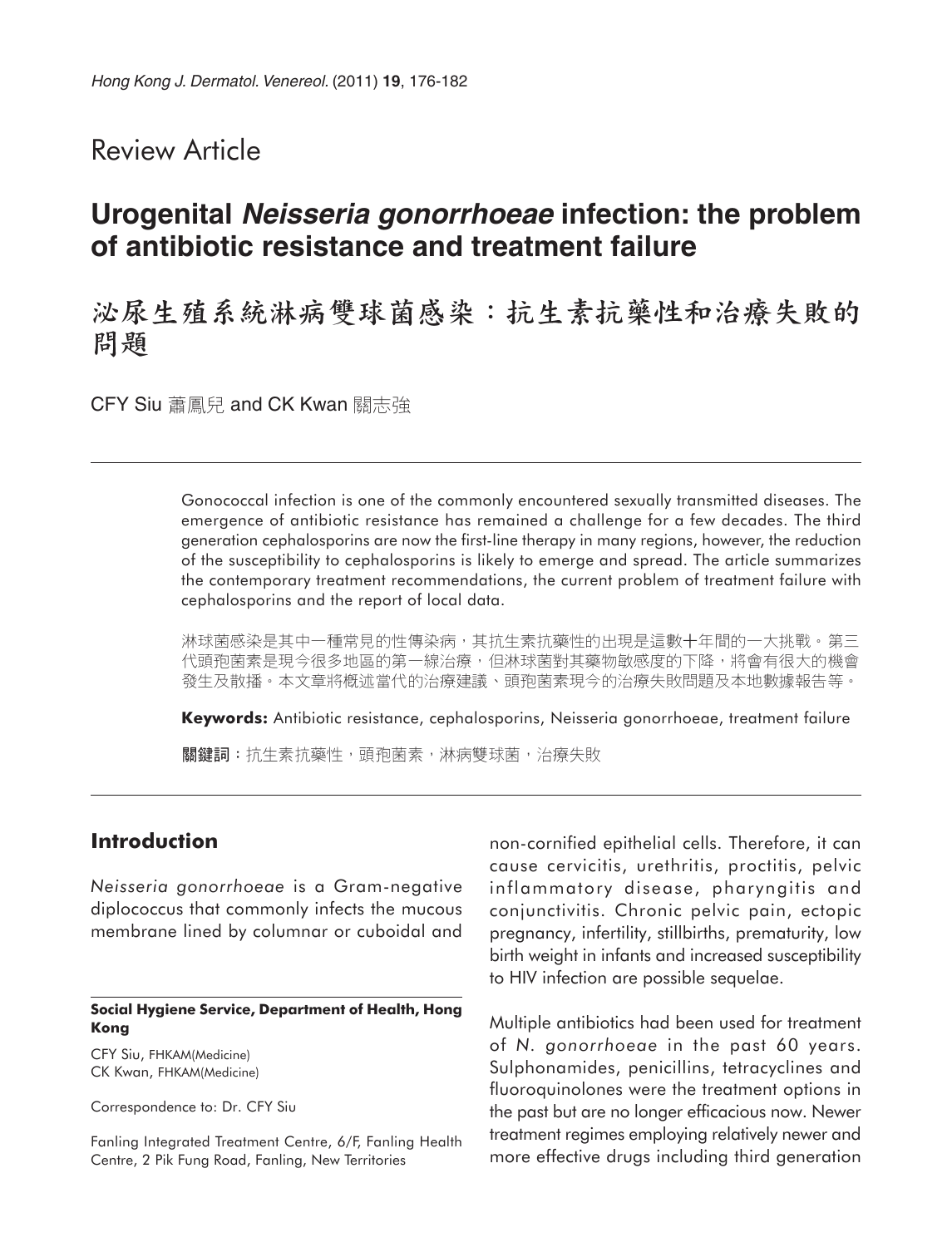cephalosporins like cefixime and ceftriaxone, spectinomycin and new generation of macrolides such as azithromycin are more commonly used nowadays. However, we still continue to face the balance between the emerging challenge to maintain antimicrobial effectiveness and gonorrhoea control.

### **Historical perspective on antimicrobial resistance and treatment recommendations**

It was recommended that the ideal antibiotic treatment for gonorrhoea should be a single-dose of antibiotic therapy that will cure an minimum of 95% or more of cases.<sup>1</sup> The Centres for Disease Control and Prevention (CDC) in United States and the World Health Organization (WHO) recommend a change in the treatment regimen when the prevalence of antimicrobial resistance exceeds 5% for a specific antibiotic, while taking into account the prevalence of gonorrhoea in the community, the cost of diagnostic and treatment regimens, and the availability of antimicrobial susceptibility data.<sup>2</sup> An accepted definition of gonococcal treatment efficacy requires a cure rate of over 95% with a lower boundary of the 95% confidence interval (CI) of at least 90%. More stringent criteria have been proposed that require that the lower boundary of the 95% CI be at least 95%.2

As the gonococcus has developed resistance to antimicrobials including sulphonamides, penicillins, tetracyclines and fluoroquinolones,<sup>3</sup> third-generation cephalosporins are now the firstline therapy for gonorrhoea in some regions. CDC recommends ceftriaxone or cefixime plus azithromycin or doxycycline for treatment of uncomplicated gonococcal infections of the cervix, urethra, and rectum (Figure 1).4

Among the centres in the WHO Western Pacific Region, most recommend ceftriaxone and cefixime for treating gonococcal urethritis.<sup>5</sup> Cephalosporins are not recommended in only three jurisdictions (Figure 2). A single oral dose of 400 mg cefixime is often recommended among most regions of West Pacific Regions but the dosage and the administrative route of ceftriaxone regimens ranges between 125 mg to 1 gm and varies from the intravenous and intramuscular route. In Hong Kong, oral ceftibuten is used because cefixime is not available in Social Hygiene Service and injectable cefodizime is recommended in Japan as an alternative for ceftriaxone (Figure 2).5 Current knowledge suggests that treatment with ceftriaxone in higher doses may decrease the impact of the circulation of "cephalosporinresistant" gonococci in West Pacific Region.5

In Hong Kong, penicillin had been the mainstay of treatment for gonococcal urethritis till 1985. Afterwards, it was replaced by ofloxacin due to penicillin resistance. A single oral dose of ceftibuten 400 mg succeeded ofloxacin since 1997 and now become the standard first-line therapy in Social Hygiene Service of Hong Kong.<sup>6</sup> However, the rate of ceftibuten resistance has been rising recently, Social Hygiene Service is now switching to ceftriaxone as the first-line treatment.

Uncomplicated Gonococcal Infections of the Cervix, Urethra, and Rectum

**Recommended Regimens** 

Ceftriaxone 250 mg IM in a single dose

OR, IF NOT AN OPTION

Cefixime 400 mg orally in a single dose

**OR** 

Single-dose injectible cephalosporin regimens

**PLUS** 

Azithromycin 1g orally in a single dose

**OR** 

Doxycycline 100 mg orally twice a day for 7 days

Figure 1. CDC regimens for uncomplicated gonococcal infections of the cervix, urethra and rectum.4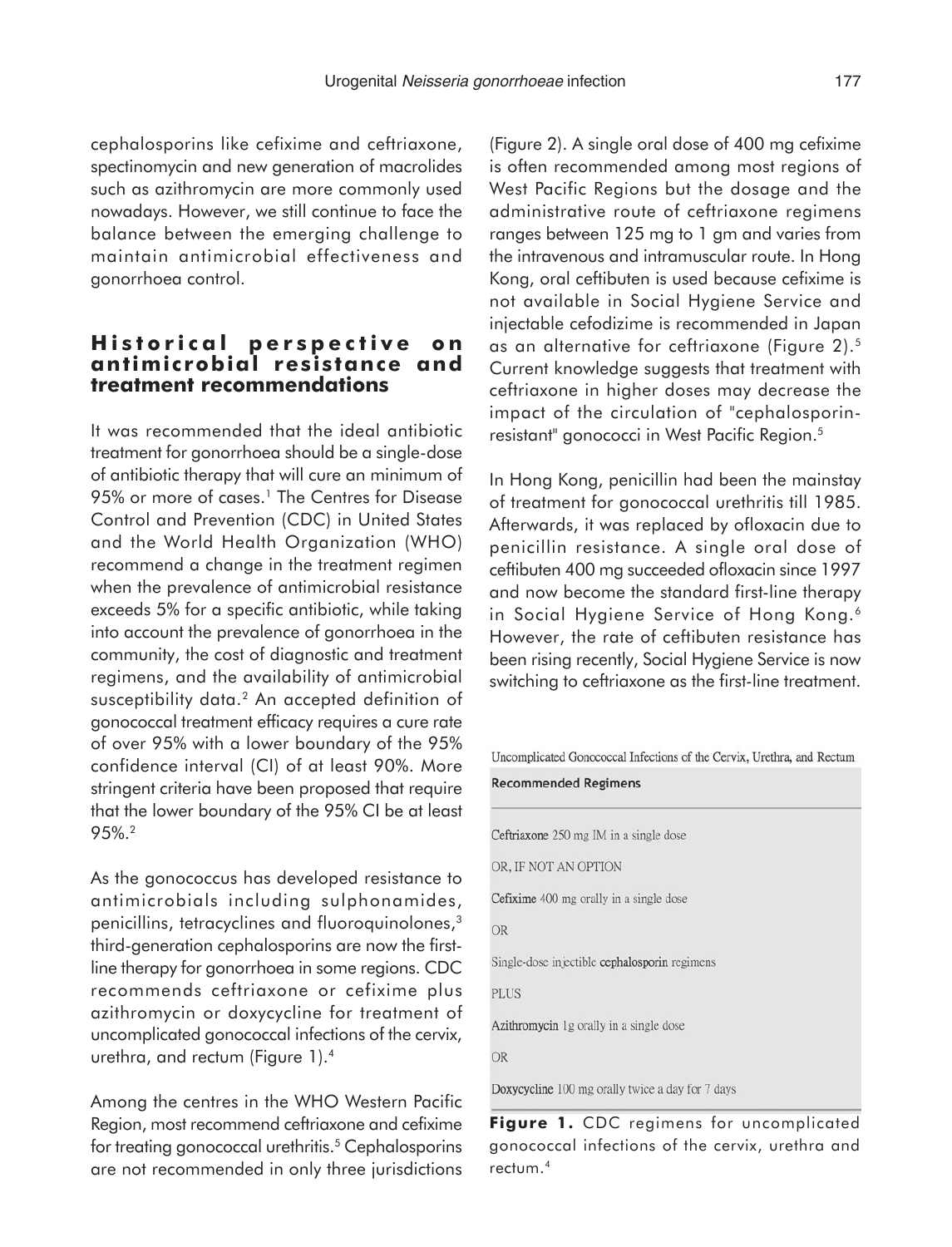# **Failure of treatment with extendedspectrum cephalosporins in gonorrhoea**

Treatment failure following therapy with oral thirdgeneration cephalosporins (cefixime and ceftibuten) has been reported, but not with the injectable cephalosporin preparations (ceftriaxone)1 until a paper published in July 2011, Japan has isolated the first strain of *N. gonorrhoeae* with high level resistance to ceftriaxone.7

Treatment failure with oral cephalosporin was first reported in Japan in 2001.8 Well-documented treatment failures with cefixime and ceftibuten were recorded in several studies in Japan and Hong Kong respectively.8,9 The number of treatment failures with oral cefixime in Japan was so significant that it is now no longer recommended as a treatment option in that country.1 In Japan, intravenous ceftriaxone is now recommended as the first-line treatment of gonococcal infections. Resistance is rarely encountered for spectinomycin and ceftriaxone,<sup>10</sup> but the problem of resistance to oral thirdgeneration cephalosporins has emerged and spread in Asia, Australia and elsewhere.<sup>3</sup>

The problem of antimicrobial resistance of gonococci is not only limited in West Pacific Region, but also has spread to Europe. The European surveillance of antimicrobial resistance in gonococci found that the rate of resistance to ciprofloxacin were as high as 42 to 52% across Europe.11 High-level resistance to tetracyclines and

| <b>Country</b>     | <b>Ceftriaxone</b>                                      | Cefixime (oral)          | <b>Other Cephalosporin</b> |
|--------------------|---------------------------------------------------------|--------------------------|----------------------------|
| <b>Australia</b>   | 250mg IM                                                | Not available            | Not used                   |
| Cambodia           | Not used                                                | 400 <sub>mg</sub>        | No                         |
| China              | 250mg IM proprietary<br>1gm IM generic                  | Not used                 | Not used                   |
| Japan              | 1 gm IV                                                 | Not recommended          | 1gm cefodizime IV          |
| Laos               | 250mg IM                                                | 400 <sub>mg</sub>        | Not used                   |
| <b>Malaysia</b>    | 250mg IM                                                | Registered, but not used |                            |
| <b>New Zealand</b> | 250mg IM                                                | Not used                 | Not used                   |
| <b>Philippines</b> | 125mg IM                                                | 400 <sub>mg</sub>        | Not used                   |
| <b>Singapore</b>   | 250mg IM generic                                        | Rarely used 400mg        | Not used                   |
| Vanuatu            | Rarely used, 2 <sup>nd</sup> line<br>treatment 250mg IM | Not used                 | Not used                   |
| <b>Vietnam</b>     | 250mg IM                                                | 400 <sub>mg</sub>        | Not used                   |

IM, intramuscular; IV intravenous administration.

No cephalosporin recommended for the treatment of gonorrhoea in 3 jurisdictions: Fiji, New Caledonia and Papua New Guinea

**Figure 2.** Oral and injectable third-generation cephalosporins recommended as standard treatment regimens for gonorrhoea in the WHO Western Pacific Region.<sup>5</sup>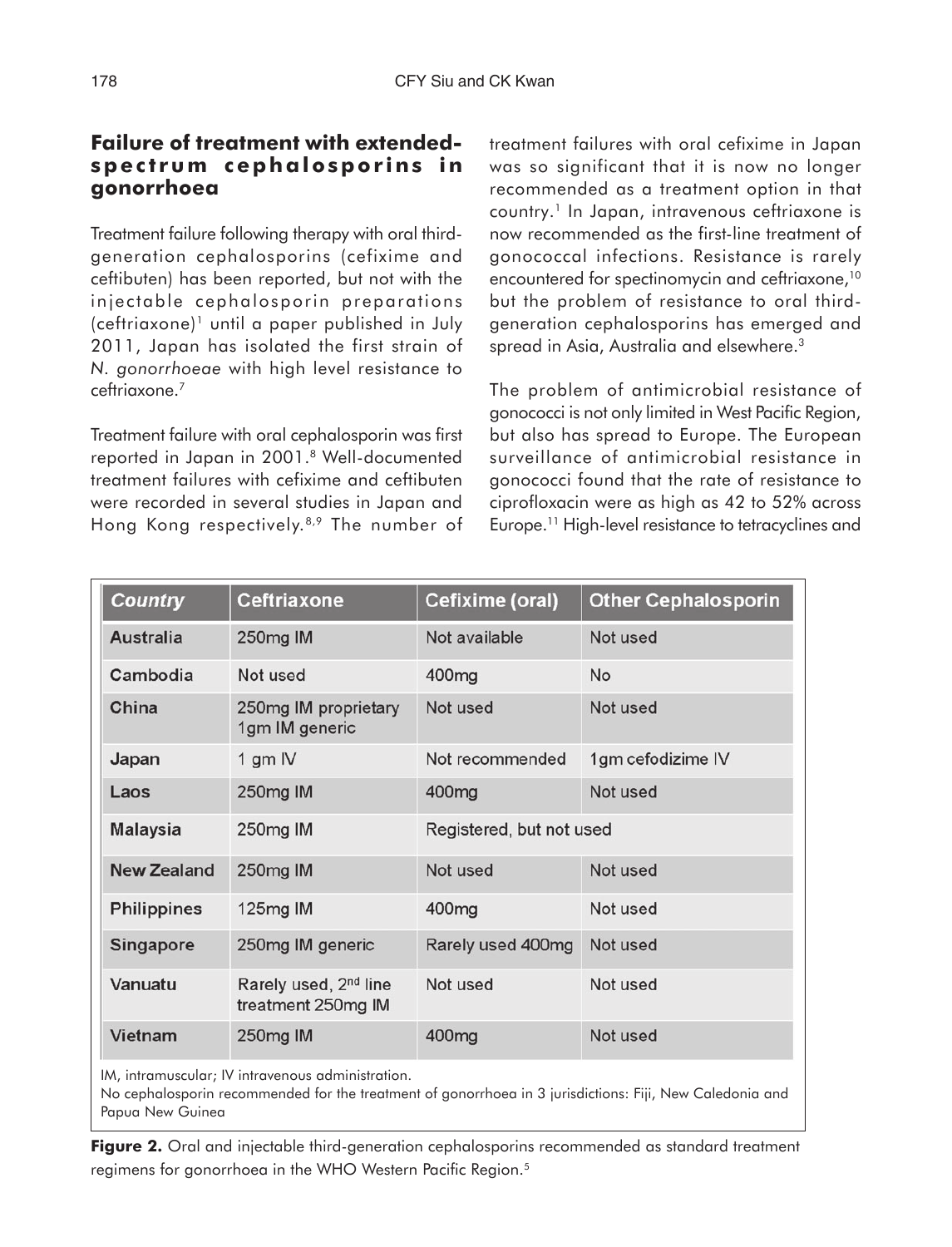penicillins remained relatively constant at 16% and 12% respectively.<sup>11</sup> Although resistance to ceftriaxone was not demonstrated, an upward shifting in the minimal inhibitory concentration (MIC) was identified. In 2004, around 55% of gonococci isolates demonstrated the ceftriaxone MIC ≤0.002 mg/L. Only around 12% of the isolates demonstrated the MIC ≤0.002 mg/L in 2008.11 None of the isolates were resistant to spectinomycin.<sup>11</sup>

Another study done in Sweden showed there was an in-vitro decreased susceptibility and increased resistance to the extended-spectrum cephalosporins. 9.1% of gonococci isolates had in-vitro resistance to the cefixime and 0.3% with resistance to ceftriaxone.12 Eight per cent were resistant to ampicillin and 91% to ciprofloxacin, but no spectinomycin resistance was identified.<sup>12</sup>

The above data suggest ciprofloxacin, penicillins and tetracyclines are no longer effective in treating gonococcal infection whereas, the upward shifting ceftriaxone MIC level suggests that close monitoring is essential. Spectinomycin seems to be a very effective treatment for gonococci, however, availability is the main problem for its use because most of countries do not have spectinomycin. Although rare, spectinomycin resistance is still possible.

#### **Is Azithromycin a drug of choice for gonococcal urethritis?**

Azithromycin is an azalide derived from the macrolide class of antibiotics. It has better tissue penetration, absorption and broader spectrum compared to erythromycin. It is commonly used to treat non-gonococcal urethritis (NGU). Previously, a single dose of azithromycin 2 gm given orally was found to have promising results in treating gonococcal urethritis.<sup>13</sup> In a more recent study done in Israel, 95% of pharyngeal gonorrhoea in female sex workers was eradicated by 2 gm single oral dose of azithromycin.<sup>14</sup> However, high level resistance to azithromycin developed rapidly.15,16 As a result of this, azithromycin is no longer recommended as the sole agent in treating the gonorrhoea.<sup>17</sup>

#### **Resistance mechanisms associated with altered cephalosporin, azithromycin and spectinomycin susceptibility**

Extended spectrum cephalosporins (cefixime or ceftriaxone) is now the mainstay of treatment for gonorrhoea and the problem of treatment failure or resistant strains of *N. gonorrhoeae* may emerge and spread.

The mechanism of resistance to oral third generation cephalosporins seems to be associated with a mosaic penicillin-binding protein in addition to other chromosomal mutations previously found to confer resistance to beta-lactam antimicrobials.3

*N. gonorrhoeae* has three penicillin-binding proteins (PBPs), PBPs1, 2 and 3. PBP1 and 2 are the major targets of beta-lactam antibiotics. PBP2 has a 10-fold greater affinity for penicillin than PBP1.<sup>18</sup> The amino acid sequences of pen A gene, penicillin binding protein 2 in *N. gonorrhoea*e strains are of two types: pen A mosaic and nonmosaic strains.19 In the mosaic type, the acquisition of pen A mosaic allele alters the pen A gene that encodes the PBP 2. By alteration of PBP 2, it can reduce its affinity of penicillins as well as the cephalosporins leading to resistance and decreased susceptibility.<sup>12</sup>

A study noted that in the pen A mosaic strain, some regions in the transpeptidase- encoding domain in pen A were similar to those of *Neisseria perflava/sicca, Neisseria cinerea, Neisseria flavescens, Neisseria polysaccharea, and Neisseria meningitides.*<sup>19</sup> These findings suggest that the pathogens might have evolved by gene transformation between resistant *Neisseria spp*. and the original susceptible gonococci attributable to the existence of wide spread commercial oral sex.20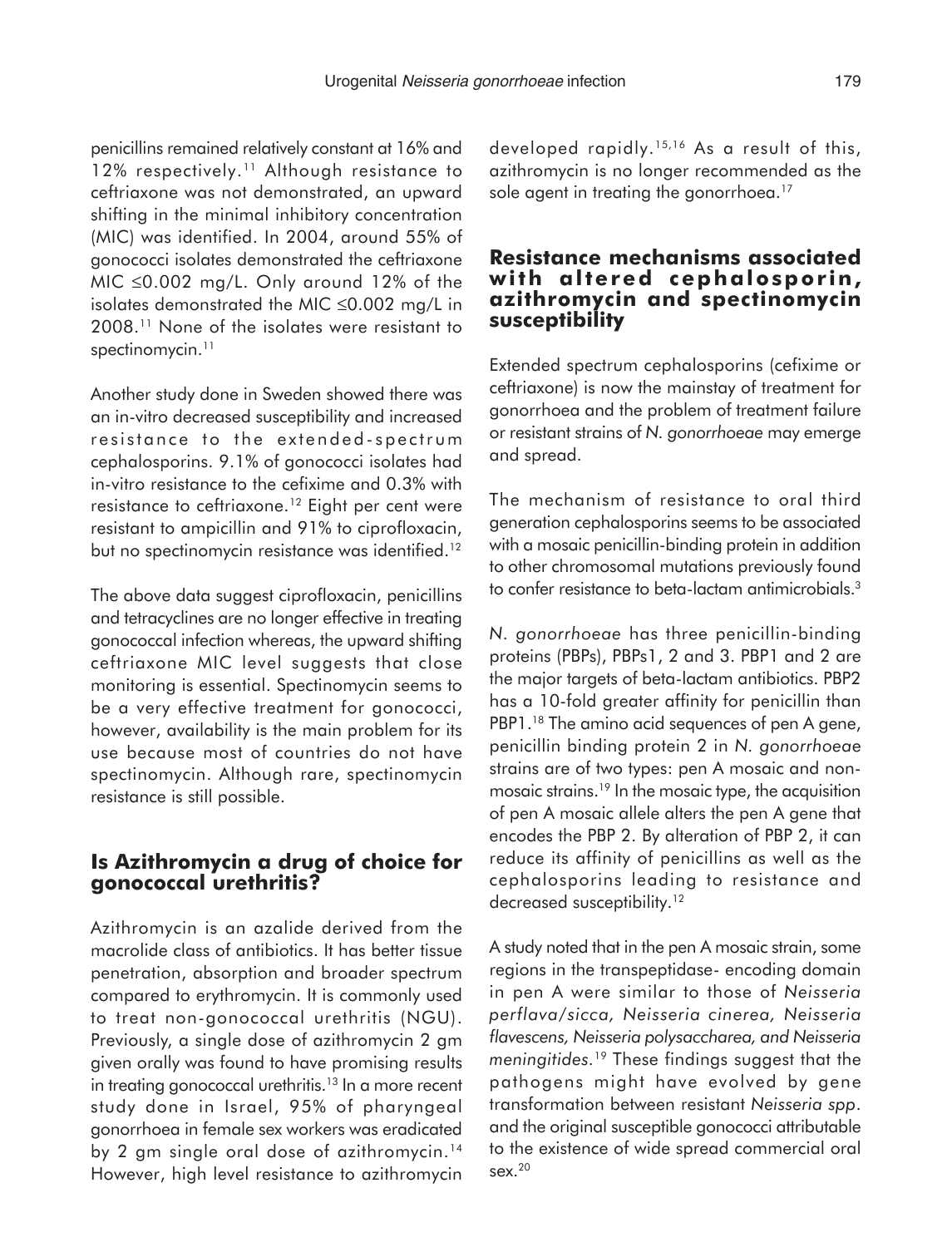In the pen A non-mosaic allele type of resistance, an alteration of a single amino-acid at A501 of the pen A gene causes the decrease in susceptibility of cephalosporins.<sup>12</sup>

Furthermore, mutations in the promoter or repressor gene mtr cause over-expression of the mtrCDE efflux pump system that promotes the export of the cephalosporins from the cell, further decreasing the susceptibility to cephalosporins. Also, the alteration of amino-acid G101 and A102 in por B1b gene results in decreasing permeability of the cephalosporins at the outer cell membrane of *N. gonorrhoeae* inducing a further drop in susceptibility to cephalosporins.<sup>12</sup>

As mentioned above, Japan has isolated the first *N. gonorrhoea*e strain (H041 or new NG-MAST ST4220) that is highly resistant to the extendedspectrum cephalosporins (ESC) – ceftriaxone. It was isolated from the pharynx of a female commercial sex worker in Kyoto Japan and displayed a MIC of ceftriaxone of 2 ug/ml.<sup>7</sup> It has a very high level of resistance. The sequencing of ESC resistance determinants showed that H041 possessed a unique pen A mosaic allele (pen A  $_{\sf{H041}}$ ) and other previously described mtrR, pen B and pon A1 resistance determinants. No new pilQ mutations were found.7 Therefore, the only new resistance determinant for causing such high level of ESC MIC was pen A  $_{H041}$ . This pen A  $_{H041}$ was highly similar to previous pen A mosaic allele that had been correlated with cefixime treatment resistance in Japan.7 Also, by using the Multilocus Sequence Typing (MLST), H041 seems to represent a subclone of previously described MLST ST7376 cefixime resistance *N. gonorrhoeae* found in Japan.7 This clone has caused cefixime treatment failure and seems to have further evolved and developed resistance to ceftriaxone.<sup>7</sup>

There are two proposed mechanisms for accounting the development of azithromycin resistance in *N. gonorrhoeae.* The first one is through modification of the ribosomal attachment sites. The azithromycin is targeted at the 23S ribosomal RNA. By altering this target, it can

induce resistance. This targeted 23S ribosomal RNA can be altered by methylation and genetic mutation. The mutations associated with the peptidyl-transferase loop of domain V of 23S ribosomal RNA have been found in association with high levels of azithromycin resistance.<sup>21</sup> The second mechanism is through the efflux systems. The *N. gonorrhoeae* mtr gene encodes the efflux pump that actively exports the macrolides out from the cell. This mechanism also contributes to the chromosomal resistance to the penicillins, tetracyclines, quinolones and cephalosporins.21

Although spectinomycin resistance is rare, it can be due to a mutation targeted at 16S rRNA by a cytosine to thymine transition at position 1192. Similar spectinomycin resistance can be also found in *Escherichia coli*. 22

## **The local data**

The mainstay of treatment for uncomplicated gonococcal infection in Hong Kong is oral ceftibuten. Figure 3 summarizes the current treatment options for gonococcal infections in the Social Hygiene Service. 4,6,17,23

Ceftibuten is an orally active, third-generation cephalosporin. A single dose of 400mg oral ceftibuten should be effective for the treatment of gonorrhoea.<sup>6</sup> In treatment of uncomplicated gonococcal urethritis in men, the overall cure rate was 98.2% in a local study done in year 1996- 1997.6

In a more recent local study published at 2008, the clinical treatment failure rate of oral ceftibuten treatment in government sexually transmitted disease (STD) clinics was 3.7% (45 cases out of 1228) between October 2006 and August 2007,<sup>9</sup> and was still within the 5% figure of acceptable resistance level. It was concluded that ceftibuten resistance may contribute to the empirical treatment failure of gonorrhoea caused by strains harbouring the mosaic pen A gene, which confers reduced susceptibility to oral extended-spectrum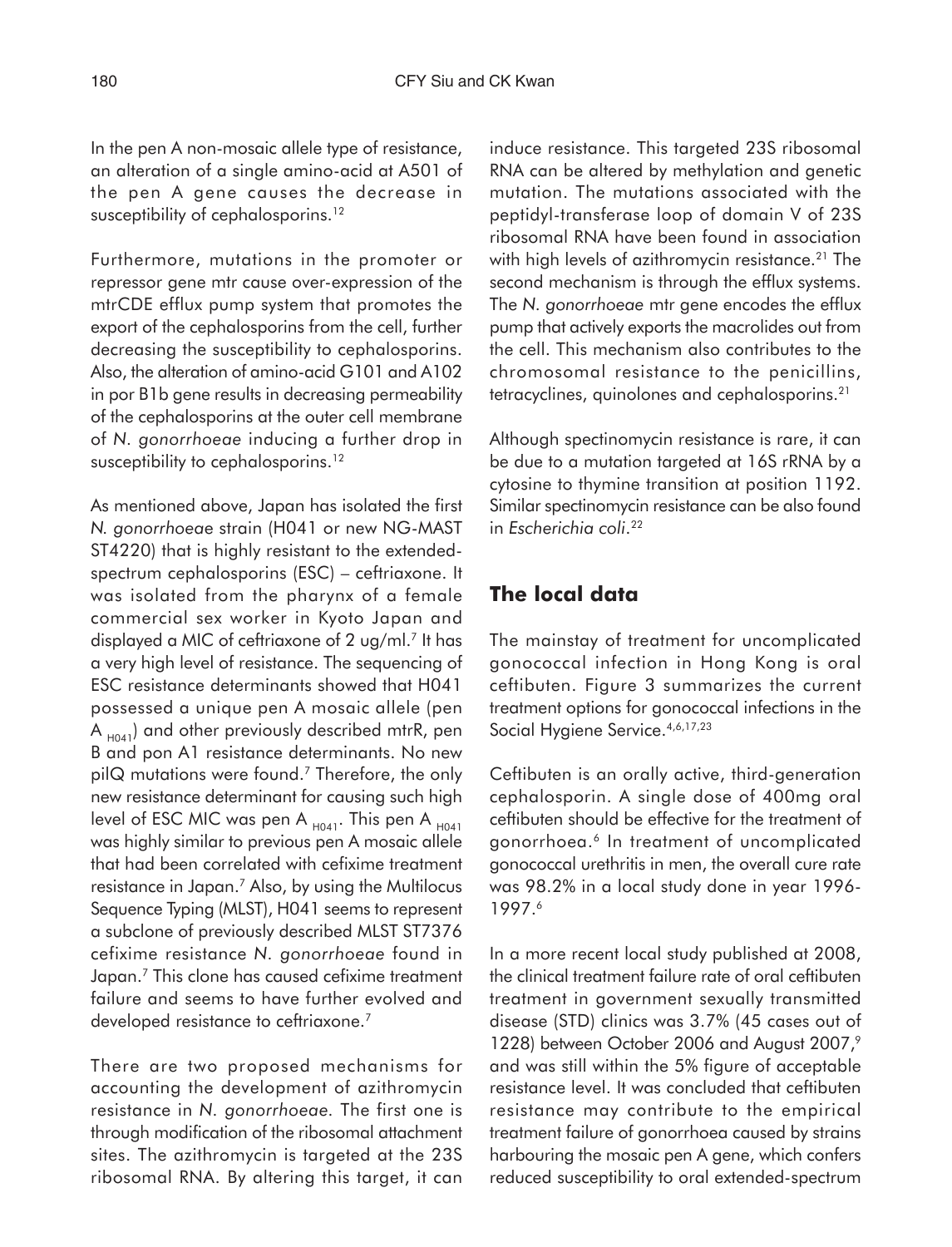| <b>Urogenital GC/</b><br><b>Anal GC</b>    | - Ceftriaxone 250mg IMI x 1 dose/OR<br>-Ceftibuten 400mg po x 1 dose<br>(test of cure after treatment is strongly recommended) /OR<br>- Spectinomycin 2gm IMI x 1 dose |
|--------------------------------------------|------------------------------------------------------------------------------------------------------------------------------------------------------------------------|
| <b>Oropharyngeal GC</b>                    | - Ceftriaxone 250mg IMI x 1 dose                                                                                                                                       |
| <b>Epididymo-orchitis</b><br>GC            | - Ceftriaxone 250mg IMI x 1 dose + doxycycline<br>100 $mg$ bd po $\times$ 10-14 days                                                                                   |
| GC in pregnancy/<br>breastfeeding          | -same as urogenital/ anal GC                                                                                                                                           |
| <b>Children/Infants</b><br>(uncomplicated) | -same as adult (>45kg)<br>-Ceftriaxone 125mg IMI x 1 dose (< or =45kg)                                                                                                 |
| <b>GC Ophthalmia</b>                       | -Ceftriaxone 25-50mg/kg IMI/ IVI x 1 dose<br>(neonate: max 125mg)<br>-Ceftriaxone 1gm IMI x 1 dose (adult)                                                             |

**Figure 3.** Gonorrhoea (GC) treatment regimens in Hong Kong Social Hygiene Service.

cephalosporins. By using *N. gonorrhoeae* Multiantigen Sequence Typing (NG-MAST), most of the strains belonged to ST 835.9 This implies a significant public health concern to prevent the spread of this extended spectrum of cephalosporins resistant strain.

Screening for such resistance in the routine clinical laboratory may be undertaken by the disk diffusion test with 30-µg ceftibuten disks. A MIC of ≥8 mg/ litre and a disk diffusion zone size of ≤27 mm would suggest resistance, whereas respective values of ≤1 mg/liter and ≥30 mm would likely indicate susceptibility.<sup>9</sup> It was suggested that when in a clinical laboratory setting where ceftibuten MIC testing is not practicable, the disk diffusion test using 30-µg ceftibuten disks would give an indication of likely ceftibuten resistance.<sup>9</sup>

However, the case of ceftibuten treatment failure rate has been increasing since April 2011. According the figure given by the Public Health Laboratory Centre and Social Hygiene Service in Hong Kong, the incidence of isolates with reduced susceptibility to ceftibuten had been increasing from 2.6% in January 2011 to 8.4% in April 2011 and even to 20% in August 2011. The figure decreased slightly to 12% in September 2011. Therefore, the first-line treatment of gonorrhoea in Social Hygiene Service has been changed from ceftibuten to ceftriaxone and also ceftriaxone has been recommended as the antibiotic of choice for empirical treatment of gonorrhoea by communitybased doctors.24

## **Preventive strategy**

Surveillance for resistance, primary screening (such as for sexually active women at risk or sexually active men-who-have-sex-with-men), secondary screening for sexual partners and gonorrhoea treatment are the four main principles for gonorrhoea prevention and control.2 With the